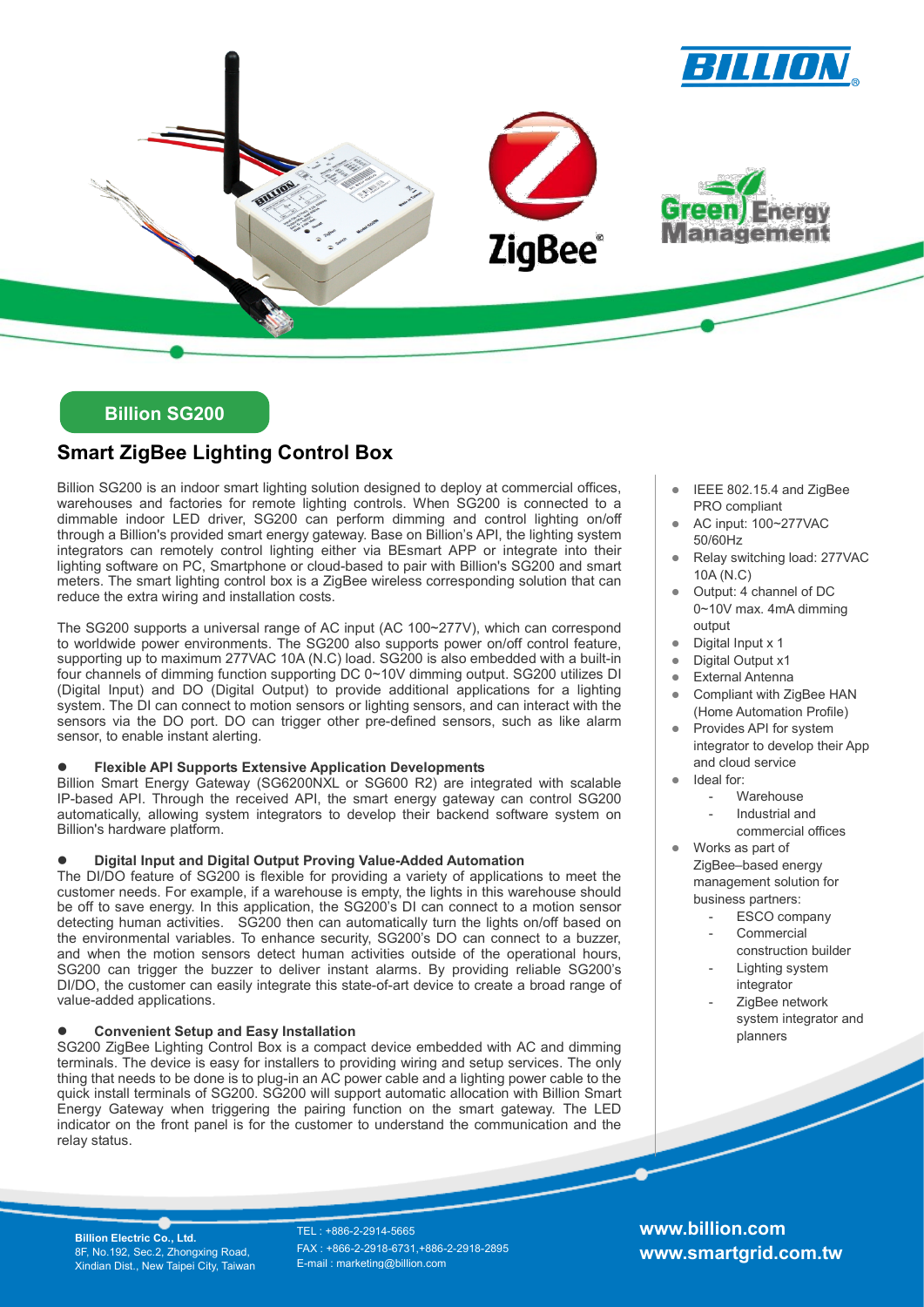## Product Specification

#### Network Protocols and Features

- Fully IEEE 802.15.4 and ZigBee PRO compliant
- RF: ZigBee 2.4GHz IEEE 802.15.4
- Compliant with ZigBee HAN (Home Automation Profile)
- Provides API for vendors to develop their App and cloud service

#### Physical Interface

- 4 channel of DC 0~10V max. 4mA dimming output
- 1 x Relay switching load: 277V 10A (N.C)
- $\blacksquare$  Load inrush current  $\leq$  64A
- Digital Input x 1, source type 12VDC 12mA
- Digital Output x 1, sink type 5~24VDC max.1A
- Antenna: External Antenna
- Dimensions: 3.54" x 2.76" x 1.81" (90mm x 70mm x 30mm)

#### Power Requirements

■ Input : 100~277VAC 50/60Hz

#### RF Specifications

■ ZigBee 2.4GHz IEEE 802.15.4-2003

#### Operating Environment

- Operating temperature: 0°C 60°C
- Storage temperature: -20°C 70°C
- Humidity:  $20\% 95\%$  non-condensing
- Application Scenarios SG200's Interactive Dimming with Motion Sensors

PIR motion sensors can be integrated in SG200's DI to provide automatic dimming for a more energy-saving lighting management.



SG200's DI /DO enhance the security management when integrating both motion sensors and security buzzers & alarms



Billion Electric Co., Ltd. 8F, No.192, Sec.2, Zhongxing Road, Xindian Dist., New Taipei City, Taiwan

TEL : +886-2-2914-5665 FAX : +866-2-2918-6731,+886-2-2918-2895 E-mail : marketing@billion.com

www.billion.com www.smartgrid.com.tw